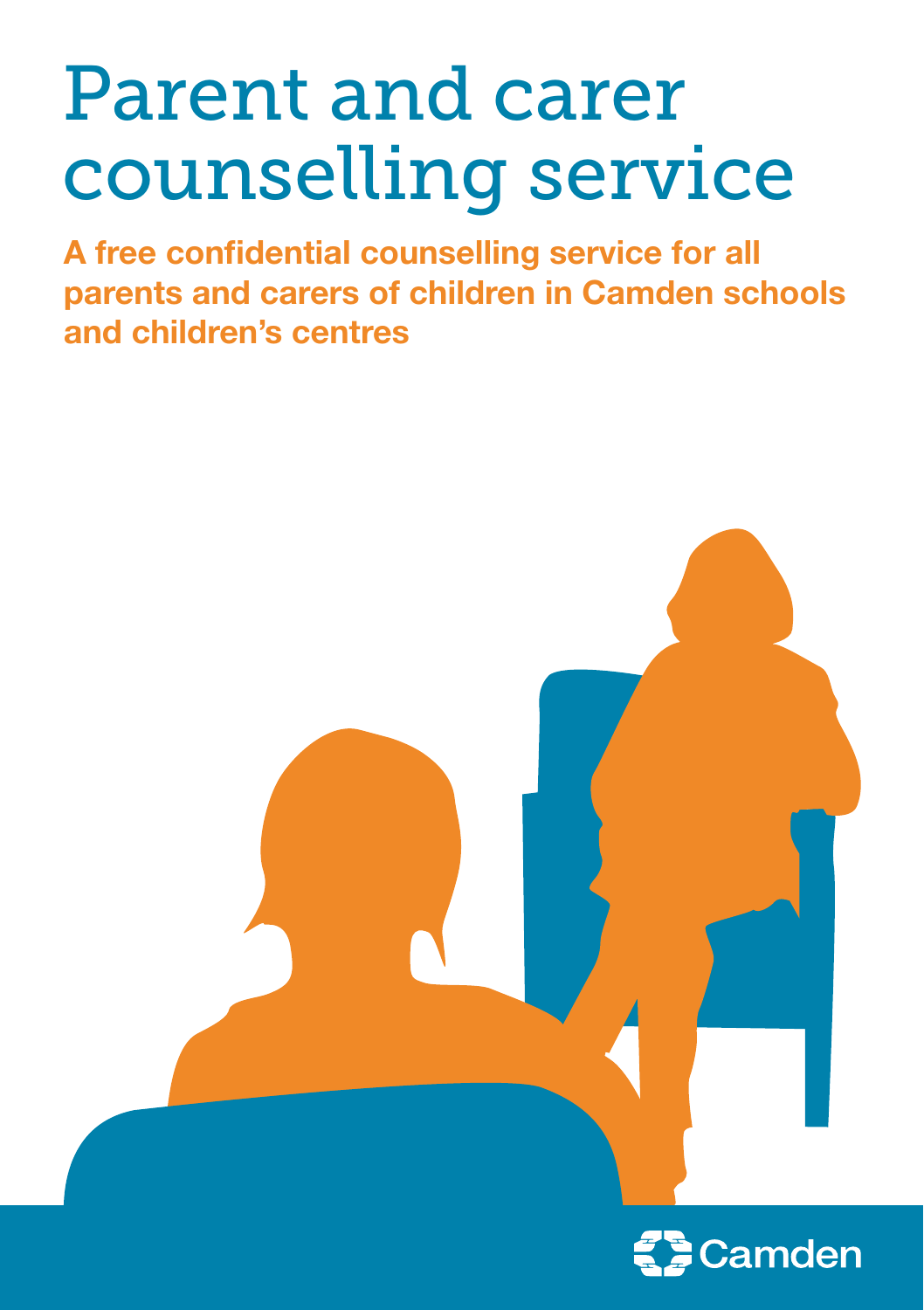## Parent and carer counselling service

Being a parent or carer is a uniquely demanding and important task. Most parents and carers have times when they are troubled by personal or family problems. Counselling sessions are a private space to talk and think about worries and move towards finding solutions.

The parent and carer counselling service offers 12 counselling sessions which take place in a confidential room in your child's school or children's centre. A counsellor from the service comes into the school to meet with you there, or you can have counselling sessions at our council office. The service is free.

# What is counselling?

Life is complicated and it can sometimes feel like an uphill struggle. We may turn to friends and family to support us, but sometimes we need more than this. That's when it may help to talk to a counsellor.

Your counsellor will listen to you and help you untangle your feelings and thoughts. Some people say counselling helps because they can talk about anything they want in a safe and non-judgemental environment. When people talk with their counsellor over time about the things that feel overwhelming they often find things feel more manageable.

Each counselling session lasts 50 minutes and sessions take place once a week during the school term in a private room during school hours. Regular attendance is important to get the most out of counselling.

## Who uses the parent and carer counselling service?

Mothers, fathers, foster carers and other carers of children in Camden schools and children's centres use the service.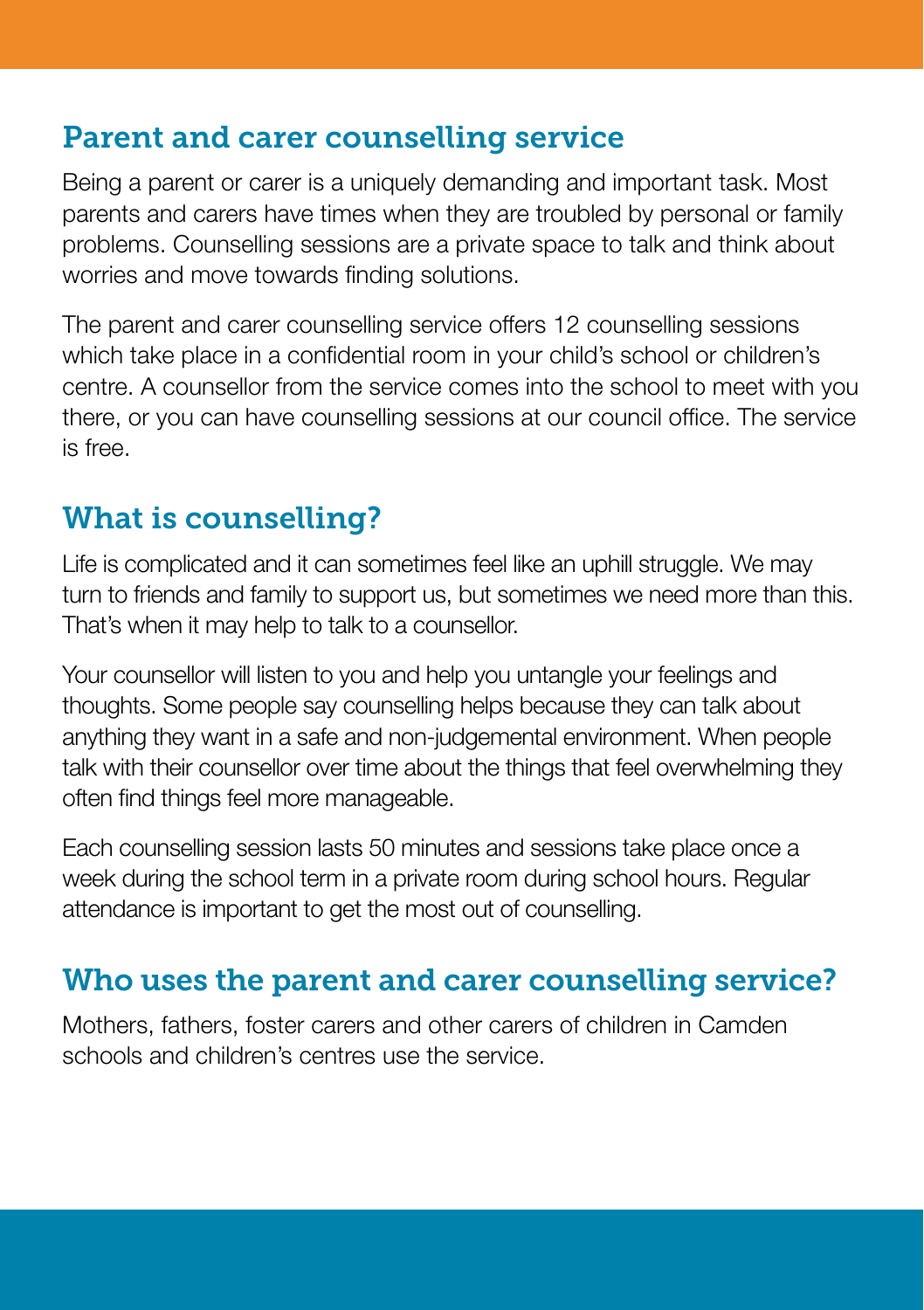## Who will I see?

Counsellors are carefully selected for their experience and they are professionally managed and supervised. All of our counsellors work within the code of ethics and practice set out by the British Association for Counselling and Psychotherapy. Counsellors are trained to listen without judging. They can help you sort out your thoughts and feelings about what is worrying you.

# Who will be told about what I say in the sessions?

Our counsellors are not part of the school and are separate from the school's counselling service. What is discussed during counselling sessions isn't shared with school staff or other agencies. However, if your counsellor thinks that you or someone else may be at risk or in danger there may be a need to get help from others to keep you safe. If this happens your counsellor will talk with you about this.

The school receptionist and headteacher or link person in the school will know that you're seeing a counsellor but we won't tell them any other details.

# What happens next?

Within two weeks of receiving your application form for counselling we will contact you by telephone to find out when you can meet for counselling sessions.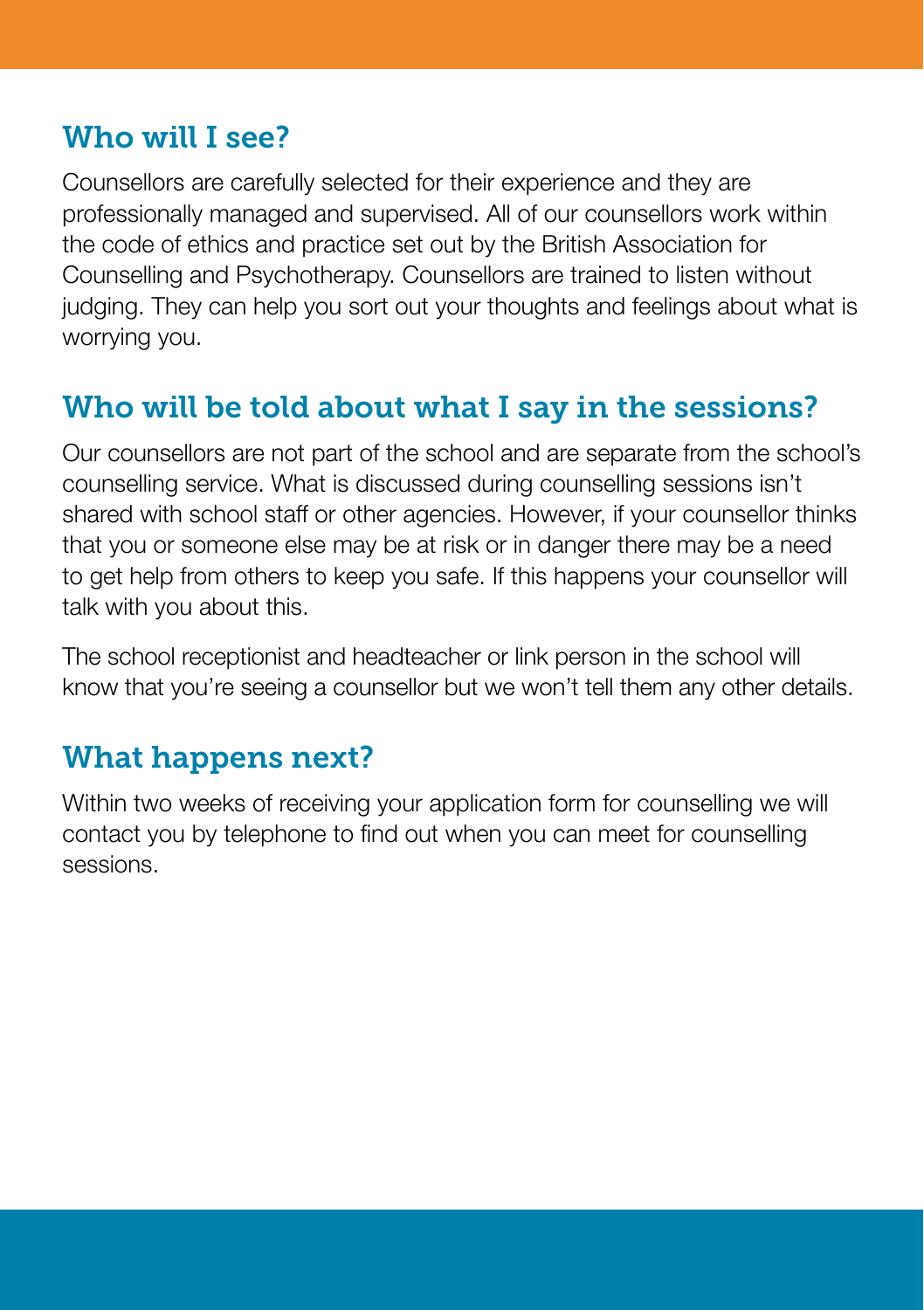## Application form for counselling

Name of parent or carer:

Date form completed:

Telephone numbers:

Email address:

%

%

 $\frac{1}{2}$ 

Home address:

 $\frac{1}{2}$ 

Where you heard about the counselling service (e.g. I picked up a leaflet in school):

Child's school or children's centre:

Link contact in school or children's centre:

Days and times you are available for counselling sessions:

Please use this space to tell us about the main issues you'd like to discuss with your counsellor:

The service has male and female counsellors. You will be allocated to a male or female counsellor with a current vacancy. Please state only if you have a particularly strong preference for a male or female counsellor: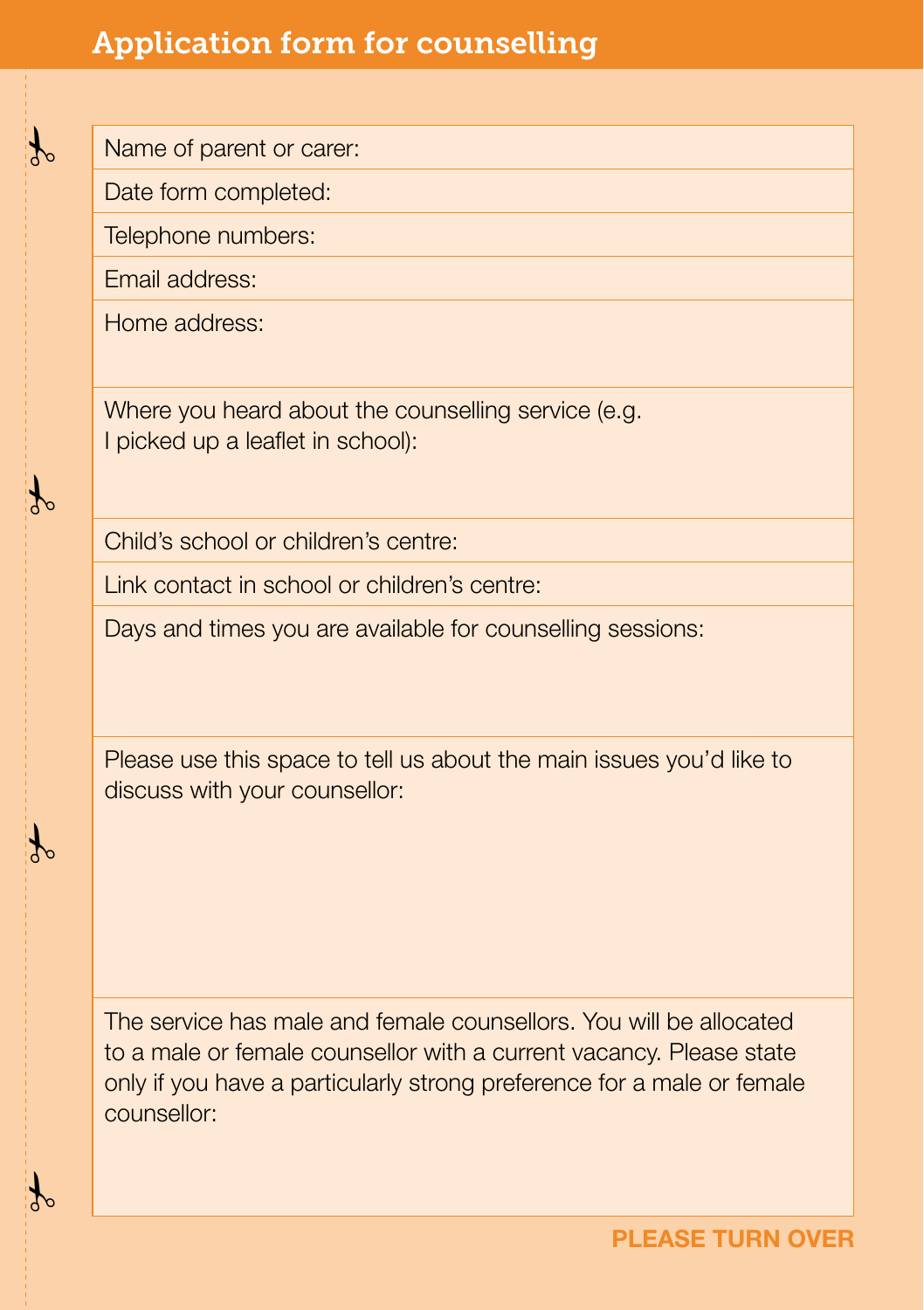Please tick  $\blacksquare$  your ethnic group below (this information is requested to ensure we are working within our equal opportunities policy):

#### **White:**

❏ White British ❏ White Irish □ Any other white background (please specify):

#### **Asian or Asian British:**

❏ Indian

- ❏ Pakistani
- ❏ Bangladeshi
- □ Any other Asian

background (please specify):

#### **Chinese or other ethnic group:**

❏ Chinese ❏ Any other group (please specify):

#### **Mixed:**

- ❏ White and black Caribbean
- ❏ White and black African
- ❏ White and Asian
- □ Any other mixed background
- (please specify):

#### **Black or black British:**

- ❏ Caribbean
- ❏ Somali
- □ Any other black African
- background (please specify):
- □ Any other black background
- (please specify):

#### **Do you consider yourself to have a disability?**

- ❏ Yes
- **D** No

If you would like to have this leaflet or application form in another language, large print or Braille, please call **020 7974 6649**.

**Post to: PCCS co-ordinator Special Education and Inclusive Intervention Service Early Intervention and Prevention Supporting People Postal address only:**

#### **Or email:**

**[pccs@camden.gov.uk](mailt:pccs@camden.gov.uk) Website: Fill in this form online at [camden.gov.uk/eps](http://www.camden.gov.uk/eps)**

 $\frac{1}{2}$ 

 $\frac{1}{2}$ 

 $\frac{1}{2}$ 

 $\frac{1}{2}$ 

**Camden Town Hall, Judd Street, London WC1H 9JE**